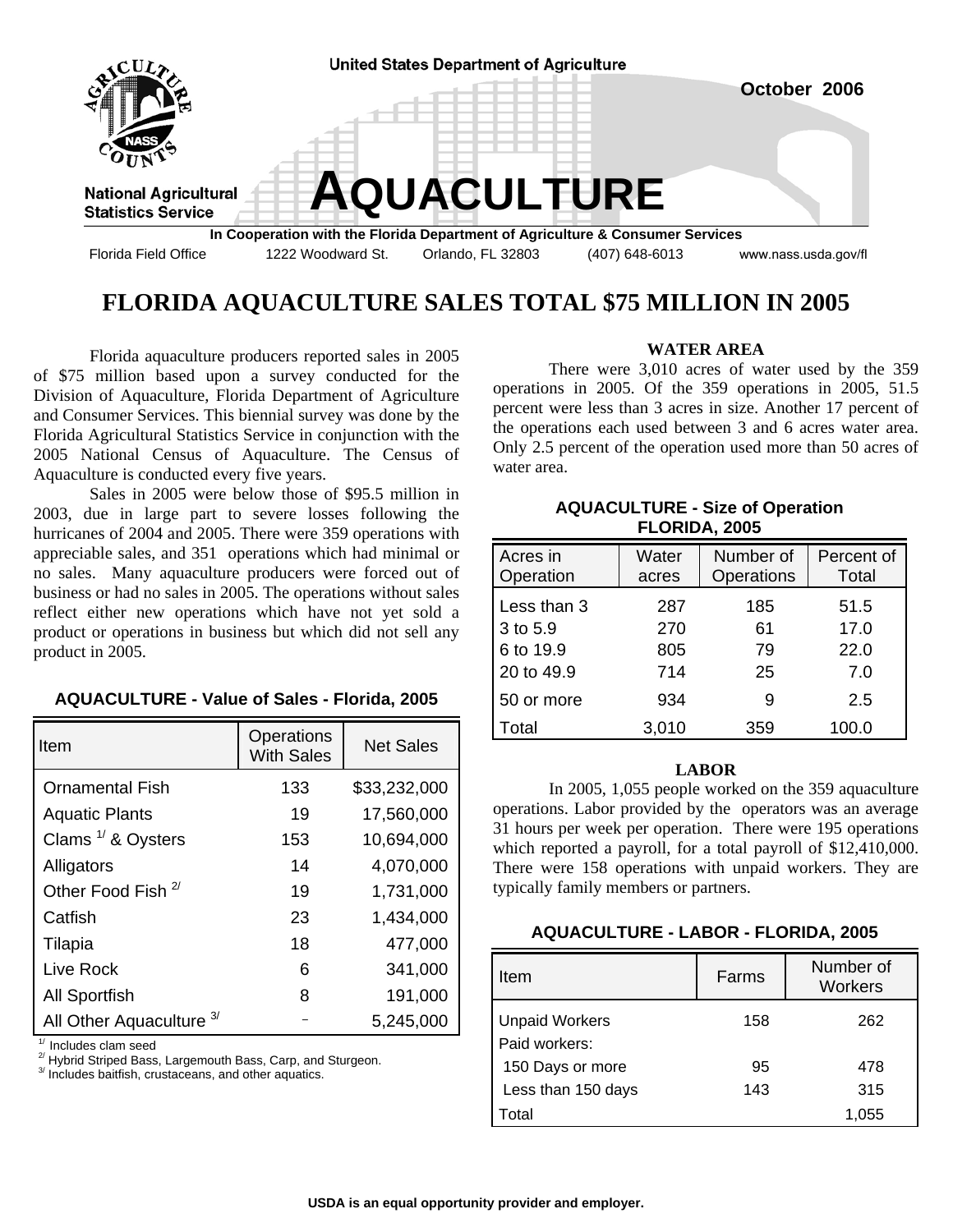| Year | Total    | Ornamental<br>Fish | Aquatic<br><b>Plants</b> | Clams,<br>Oysters | Alligators | Other<br>Aquaculture |
|------|----------|--------------------|--------------------------|-------------------|------------|----------------------|
| 2005 | \$74,900 | \$33,232           | \$17,560                 | (000)<br>\$10,694 | \$4,070    | $1/$ \$9,344         |
|      |          |                    |                          |                   |            |                      |
| 2003 | 95,500   | 47,229             | 20,433                   | 12,970            | 2,450      | 12,418               |
| 2001 | 99,500   | 42,424             | 21,302                   | 18,264            | 3,250      | 14,260               |
| 1999 | 86,000   | 43,184             | 13,650                   | 16,249            | 3,352      | 9,565                |
|      |          |                    |                          |                   |            |                      |
| 1997 | 102,000  | 57,200             | 13,200                   | 13,078            | 3,189      | 15,333               |
| 1995 | 79,000   | 52,500             | 8,600                    | 6,434             | 4,500      | 6,932                |
| 1993 | 73,000   | 46,700             | 13,200                   | 4,636             | 4,432      | 4,032                |
| 1991 | 54,000   | 32,799             | 9,869                    | 2,556             | 4,393      | 4,383                |
| 1989 | 51,000   | 33,671             | 7,033                    | 2,098             | 4,536      | 3,662                |
| 1987 | 35,000   | 21,653             | 5,715                    | 1,100             | 672        | 4,860                |

# **FLORIDA AQUACULTURE SALES, 1987 - 2005**

 $1/$  Includes food fish, crustaceans, sport fish, baitfish, live rock and miscellaneous aquaculture.



# **Florida Aquaculture Sales 1987 - 2005**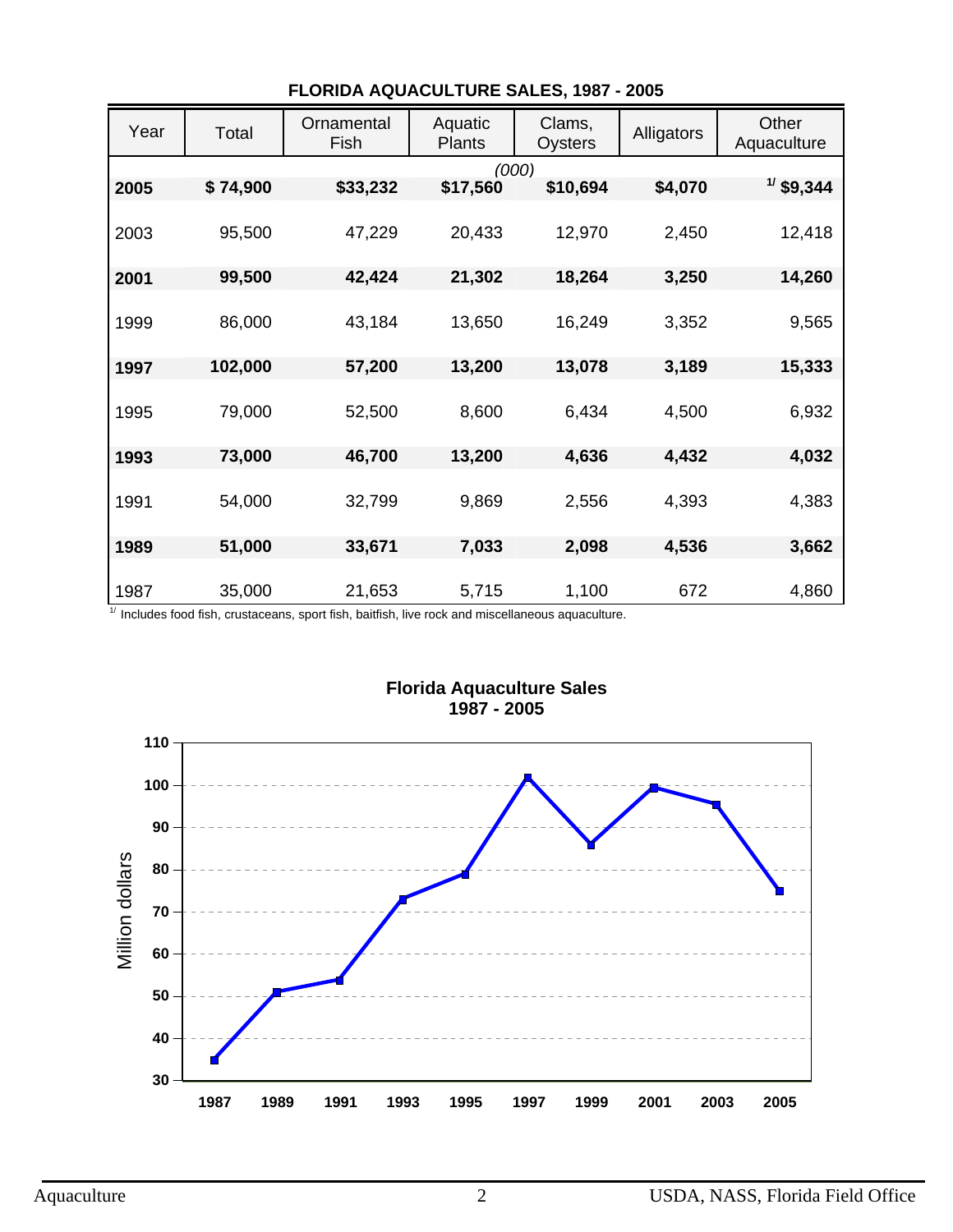#### **ORNAMENTAL AND TROPICAL FISH**

 There were 133 operations that raised ornamental fish in 2005, down from 151 operations in 2003. Sales of ornamental fish were \$33.2 million, down from \$47.2 million in 2003. This includes 118 farms that raised tropical fish with sales of \$32.3 million.

## **CLAMS AND CLAM SEED**

 Sales of clams, clam seed, and oysters were \$10.7 million in 2005 down from \$13.0 million in 2003. There were 153 operations raising clams and 142 with sales of \$9.8 million, with an average price per clam sold of 10.8 cents. There were 20 operations raising clam seed. Clam sales were negatively impacted by the hurricanes of 2004 and 2005 in Florida's coastal zone where clams are cultured.

 There were 55 clam operators out of business in 2005 which were in business in 2003. Many respondents commented about losing clams planted in 2004. Respondents also commented they were having trouble getting seed to plant in 2006.

> **CLAM FARM SALES AND CLAM SEED PLANTED - FLORIDA 2005**

| Year                      | Farms | Farms<br><b>With Sales</b> | <b>Clams Sold</b><br>(Millions) | <b>Sales</b><br>(Millions) |  |
|---------------------------|-------|----------------------------|---------------------------------|----------------------------|--|
| 2003                      | 237   | 192                        | 134.0                           | \$13.0                     |  |
| 2005                      | 153   | 142                        | 92.1                            | 9.8                        |  |
|                           |       |                            | <b>Seed Planted</b>             |                            |  |
| 2002                      |       | 289,791,000                |                                 |                            |  |
| 2003                      |       | 350,398,000                |                                 |                            |  |
| 2004                      |       | 392,100,000                |                                 |                            |  |
| 2005 (estimated)          |       | 350,000,000                |                                 |                            |  |
| 2006 (expected plantings) |       | 500,000,000                |                                 |                            |  |

Data on the planting or clam seed or survival of clams seeded was supplemented by additional data collected for the biennial Aquaculture Survey from a sample of operations which reported clams on the 2005 National Census of Aquaculture.

Survival rate to harvest was reported to average 43.1 percent in 2005. The cost per clam seed was 0.48 cent.

#### **AQUATIC PLANTS**

Aquatic plants sales in 2005 were \$17.6 million. These include plants for water gardens, food markets (watercress), aquariums, and wetlands restoration. There were 20 operations which reported sales of aquatic plants. Sales to foreign markets were reported by four operations.

## **LIVE ROCK**

 Live rock sales in 2005 of \$341,000 were reported on six operations, down from 2003 sales of \$660,000. Live rock producers lease acreage in coastal waters off the west coast of Florida and in the Keys. Live rock production was negatively impacted by the 2004 and 2005 hurricanes.

#### **SPORT FISH**

There were a total of eight operations that raised sport fish and/or largemouth bass in 2005, with Sales of largemouth bass totaled \$92,000 and sales of sunfish were \$99,000.

### **SPORT FISH, SALES AND NUMBER SOLD - FLORIDA, 2005**

| Specie                 | Farms | Sales    | Number   Price/<br>Sold | Pound |
|------------------------|-------|----------|-------------------------|-------|
| <b>Largemouth Bass</b> | - 5   | \$92,000 | 74,000 \$1.28           |       |
| Sunfish                | я     | 99.000   | 85,000                  | 1.16  |

### **FOOD FISH**

Food fish were raised on 49 operations in 2005. Sales were \$3.6 million in 2005 . There were 23 farms that sold food size catfish, 18 sold tilapia, and five with sales of bass or other food fish. Other food fish (bass, sturgeon, and other food fish) sales were \$1,730,000.

### **FOOD FISH, SALES AND NUMBER SOLD - FLORIDA, 2005**

| Specie                                            | Farms         | <b>Sales</b>                                   | Number<br>Sold                  | Price/<br>Pound        |
|---------------------------------------------------|---------------|------------------------------------------------|---------------------------------|------------------------|
| <b>Catfish</b><br>Tilapia<br><b>Bass</b><br>Other | 23<br>18<br>5 | \$1,434,000<br>477,000<br>1,369,000<br>361,000 | 1,462,000<br>426,000<br>212,000 | \$0.64<br>1.12<br>2.49 |